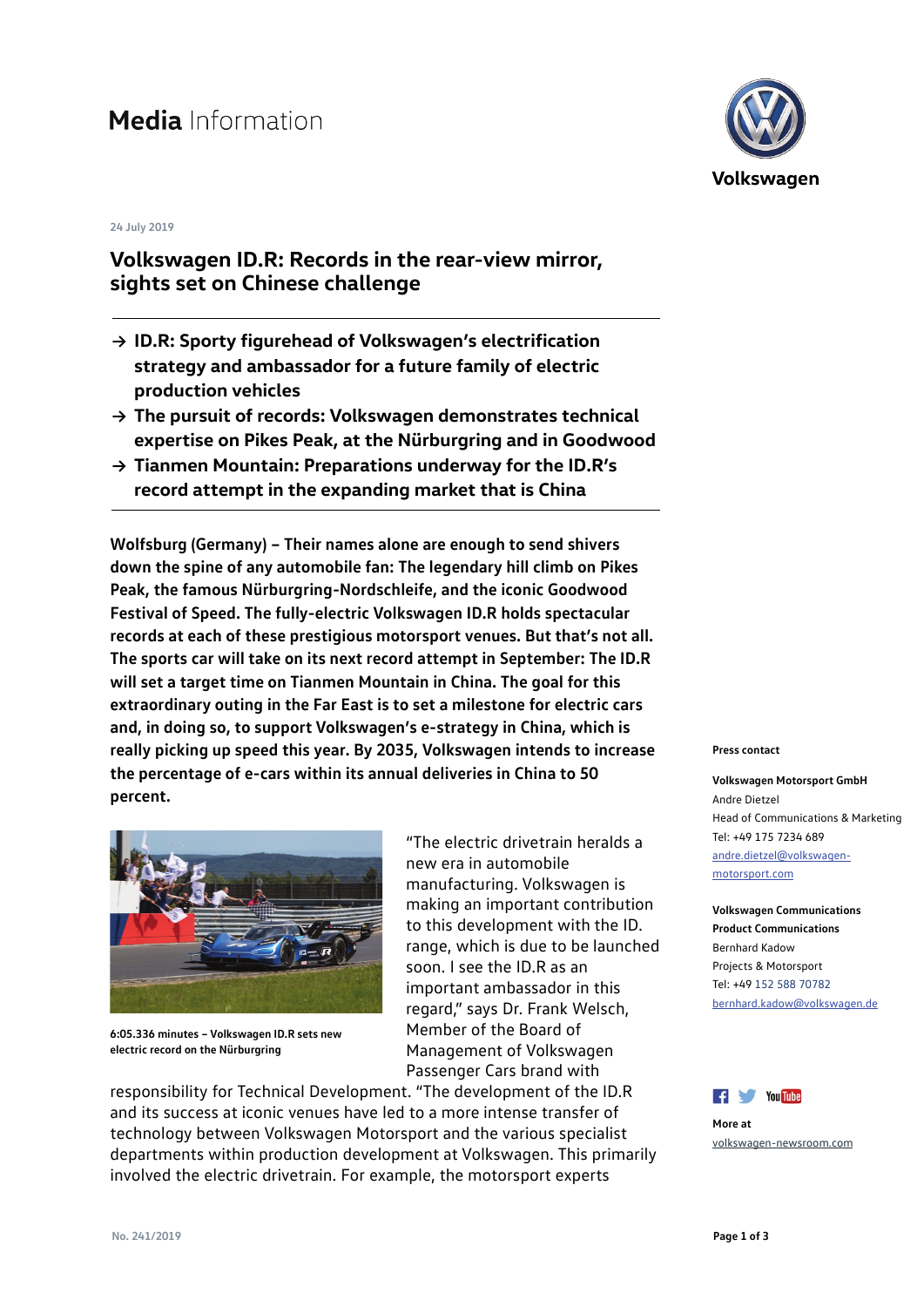

provided production development with important findings on the design of battery cells and handling of high-voltage components in the car."

## **Pikes Peak International Hill Climb 2018: Surprising coup at the "Race to the Clouds"**

Volkswagen emphatically demonstrated its technical expertise at the Pikes Peak International Hill Climb with the ID.R, which was developed in just 250 days: On 24 June 2018, Romain Dumas eclipsed all those that had gone before him on "America's Mountain", as Pikes Peak is also known. The Frenchman and the Volkswagen ID.R smashed the previous record for the "Race to the Clouds" by about 16 seconds. Dumas and the ID.R cracked the eight-minute mark for the first time ever, with a time of 7:57.148 seconds. The ID.R also became the first fully-electric car to hold the all-time record at the legendary "Race to the Clouds".

## **Nürburgring-Nordschleife: Electric record for the history books**

This success on both a sporting and technical level was pivotal in the decision to continue to develop the ID.R and to take on new challenges. "Jeder lobt, was Nürburgring-erprobt" is written in big letters in the historic Nürburgring paddock. In English, this means infers that if you want to receive praise for a product, then you need to test it at the Nürburgring. The 20.8-kilometre circuit is regarded as the toughest in the world. The goal: A new lap record for electric cars. In order to master this challenge, the engineers had to modify the technology in the ID.R to suit the unique conditions faced on the Nordschleife. This applied in particular to the chassis set-up, energy management and ensuring that the correct tyres were selected for the record attempt. Unlike Pikes Peak, the "Green Hell" features long straights with high-speed sections – something the original version of the ID.R was not designed for. The effort paid off: In June 2019, Romain Dumas once again made history at the wheel of the ID.R, setting a time of 6:05.336 minutes to break the previous record for electric cars by roughly 40 seconds.

## **Goodwood Festival of Speed 2019: Faster than Formula 1**

The next challenge was the famous sprint in the south of England. Back in July 2018, Dumas broke the record for electric cars at the Goodwood Festival of Speed at the first attempt with the ID.R. exactly one year later, the same duo lined up again at the popular event – and laid down the ultimate marker: With a time of 39.90 seconds, Dumas broke the previous all-time record – set 20 years ago by a McLaren MP4/13 Formula 1 car – by 1.7 seconds.

"With the records we have set so far, we have consciously pushed cuttingedge e-mobility technology to the limit at iconic venues," said Volkswagen